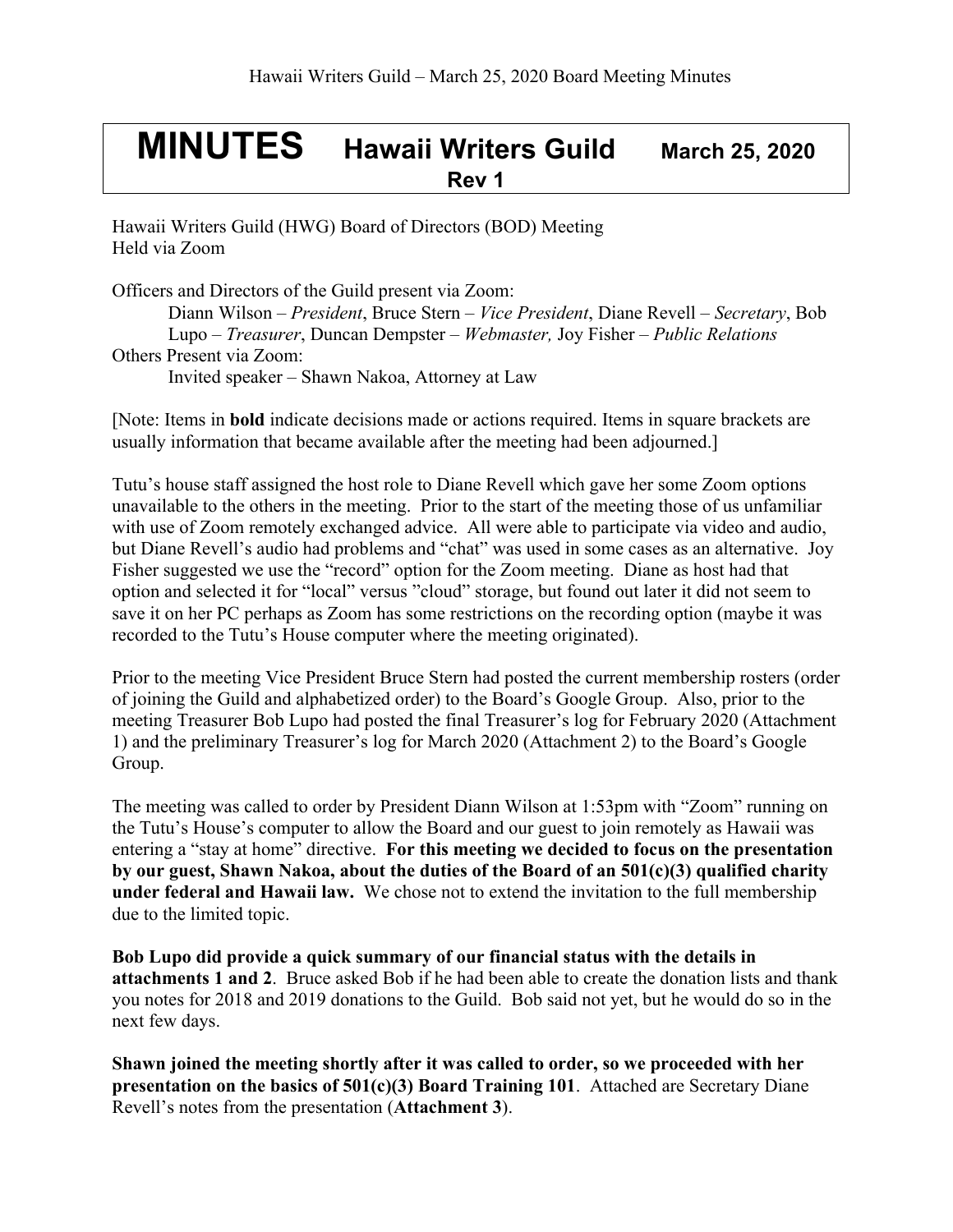At the end of the presentation, Shawn asked if any questions for her and those are included in the here, but also in the notes.

- 1. Bruce wanted to know since our approval as a  $501(c)(3)$  qualified charity was effective back to the date of our incorporation under the state in November 2018, so we need to file our IRS Form 990 EZ for 2018 as well as 2019. Shawn said she would check and get back to us on that. Joy Fisher indicated she believed the IRS rules were if you missed the filing deadline for a given year, you could not file later. Shawn said she thought that was the case also but would still check for us.
- 2. Duncan Dempster wanted to know if there was any more guidance related to confidentiality and not having most all the Board meetings with an open invitation to the full membership. (See notes for guidance Shawn provided in her presentation). Beyond what she already said, Shawn felt likely we would usually not have an issue with giving the open invitation to the members but it would depend on the agenda and that could be arranged to isolate such confidential matters to the beginning or end of the meeting with non-Board members excluded from those topics. She thought our current small size would make this an infrequent issue, but that as we grew it could be more likely a concern requiring such steps. Some specific topics Shawn mentioned that require confidentiality included claims against the Guild or the Board members and any personnel issues.
- 3. It was cited that our discussion of the membership at Board meetings included who was in arrears for their dues and would that require confidentiality treatment? Shawn said that was legally okay to not be treated as confidential and was more any issue of perhaps embarrassing a member.
- 4. Shawn asked if we wanted what funds that remained in our retainer with her firm to be refunded or held in case of a future issue needing legal services. Bob wanted to know how much the remainder would be, but Shawn said she did not track that but would need to get the number from their accounting folks in Honolulu. Based on charges for the training and the prior balance it is likely at most a couple hundred dollars. Depending on the amount, the Board will decide on which option to take.

Shawn expressed her appreciation for our organization and felt we had taken the appropriate steps to be a great  $501(c)(3)$  qualified charity. We stuck with pursuing that and did it fairly quickly compared to some. She hopes to do some creative writing versus legal writings in the future and join us when that time comes. After that Shawn signed off of Zoom.

Diann W. asked Bruce for a **quick summary of the membership data**. He noted the **64 active current on their dues members, 2 active but late on their dues members, and 1 pending** member. [**Pending was Donald Kennedy who was accepted just prior to the meeting and still needs to pay** to be an active member.]

At this point Diann Wilson lost connectivity for the meeting. The rest of the Board members were still on Zoom. It was agreed by the remaining board members that work on the HWG 2020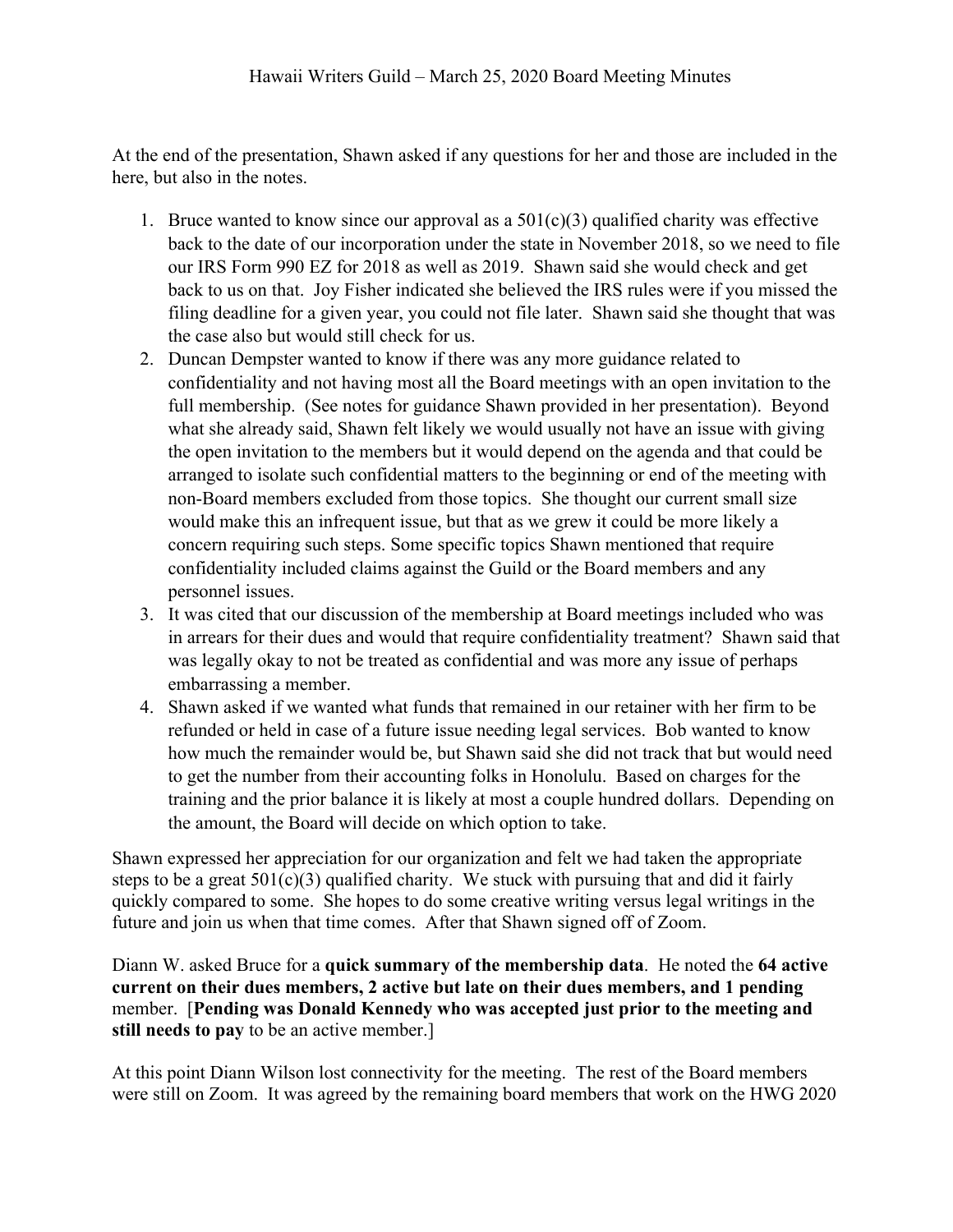priorities needed to be worked prior to our next regular board meeting. [This was relayed to Diann after the meeting.]

The **next regular Board meeting date** is set for **Wednesday, April 22nd** at **1:00pm -2:45pm via Tutu's House's Zoom account as Hawaii's COVID-19 virus related "stay at home" restrictions are currently in place through the end of April**. [Note this our day of the week to meet (Wednesdays) on the 4th Wednesday of the month in 2020 for the Feb. – Dec. Board meetings and the time slot will be 1:00pm-2:45pm.]

**For those who cannot come to Waimea on the Big Island in the future to attend the board meetings, we do have Zoom active to allow remote attendance via a computer and internet**. Each meeting agenda includes the specific meeting information for joining via Zoom and tutorials can be found on-line.

The meeting was adjourned at 2:45pm.

Respectfully submitted, Diane Revell, Secretary

#### Announcements:

- The **next regular Board meeting time and place: Wednesday, April 22nd at 1:00pm – 2:45pm usually at Tutu's House** at 64-1032 Mamalahoa Hwy # 305, Waimea, HI 96743, **but via all Zoom through April**. Attendance via internet or phone via Zoom will be offered and if still under "stay at home" restrictions will be the method used.
- **Requests for items to be added to the agenda for the next regular Board meeting** should be **sent to the President Diann Wilson and Secretary Diane Revell at their email addresses** (island.diann@gmail.com and diane.b.revell@gmail.com) 10-days prior to the next meeting, so **by April 12th**. The **agenda will be e-mailed April 17th** five days prior to the meeting.
- Parking Lot:
	- **a. Determine time for a special Board 2020 priorities planning meeting. Who:**  Diann Wilson **Due:** April 8<sup>th.</sup>
	- **b. Provide donation thank you letters (charitable receipt evidence) to those who donated to the Guild in 2018 and 2019. Who:** Bob Lupo **Due:** March 31st.
	- **c. Consider ways to streamline current membership process. Who:** Diane Revell, Duncan Dempster, Bob Lupo, Diann Wilson, Bruce Stern **Due:** April 15th, 2020
	- **d. Consider Guild participation in Sept. 24-27, 2020 HawaiiCon** at the Sheraton Kona Resort & Spa **Who:** Board **Due:** February 5, 2020 (put on agenda)]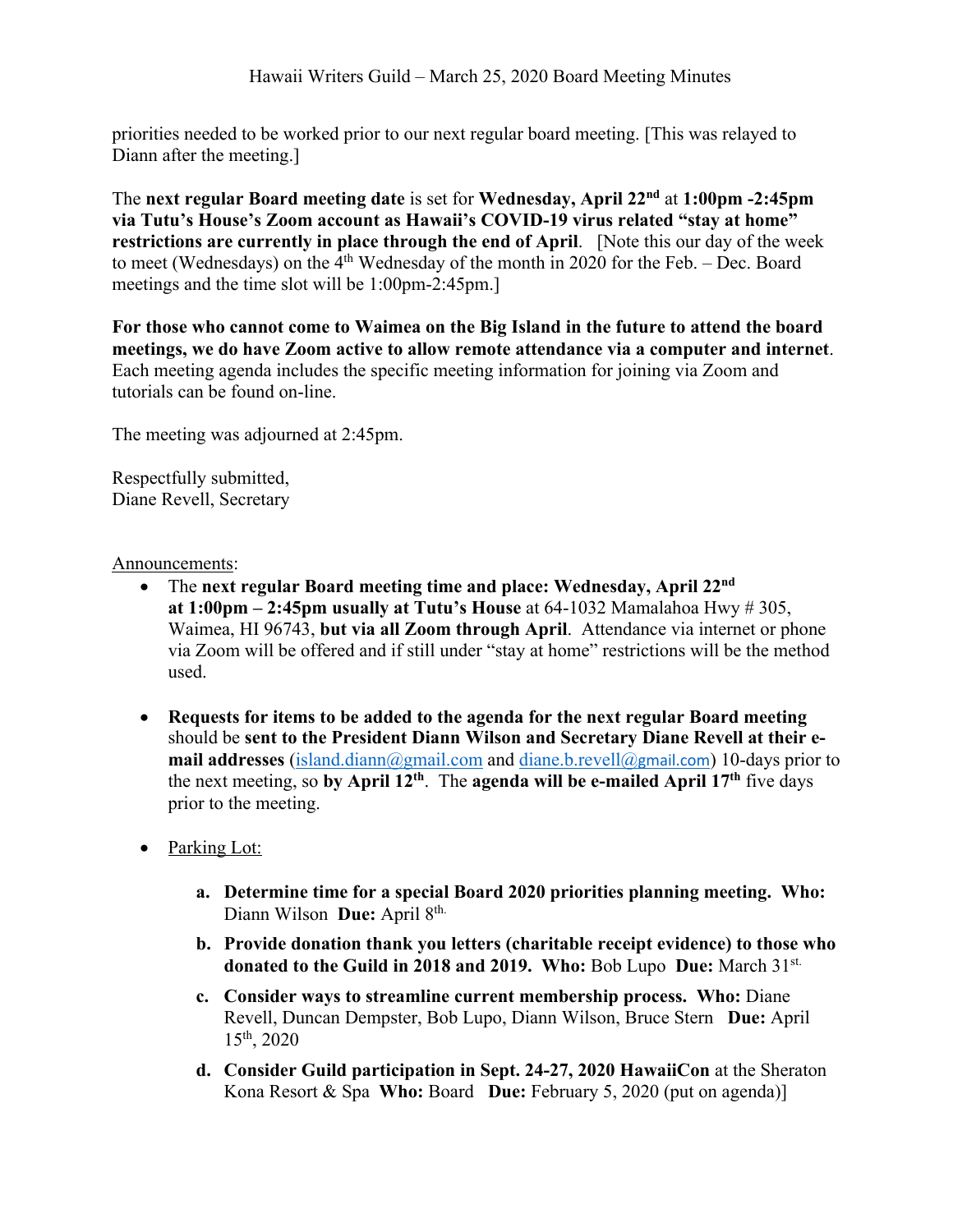Attachment 1: Hawaii Writers Guild Final Treasurers Log for February 2020 Attachment 2: Hawaii Writers Guild Preliminary Treasurers Log for March 2020 Attachment 3: 501(c)(3) Qualified Charity Board Training 101 – Notes by Diane Revell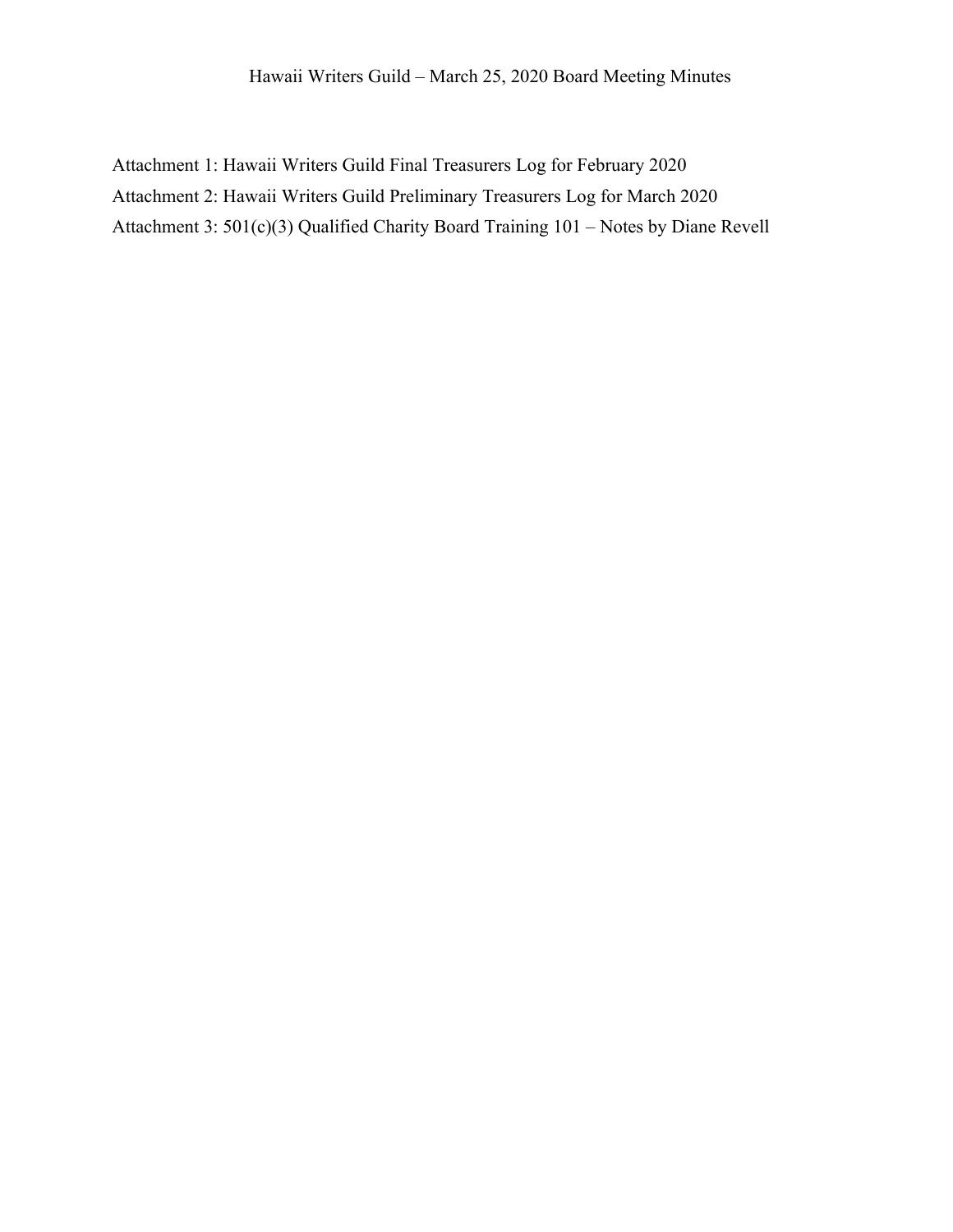| Hawaii Writers Guild Final Treasurers Log for February 2020  |            |
|--------------------------------------------------------------|------------|
| American Savings Bank Balance as of January 31, 2020         | \$1,456.37 |
| <b>February Inflows</b>                                      |            |
| Duncan Dempster, membership renewal, 2/4/2020 (PayPal)       | 40.00      |
| Heather Rivera, membership renewal, 2/5/2020 (PayPal)        | 40.00      |
| Linda Ulleseit, new member dues, 2/11/2020 (PayPal)          | 40.00      |
| Carol Hannum, new member dues, 2/24/2020                     | 40.00      |
| Nancy Baenziger, membership renewal, 2/24/2020               | 40.00      |
| Steve Foster, membership renewal, 2/24/2020                  | 40.00      |
| Kendra Bruno, new member dues, 2/24/2020                     | 40.00      |
| Lilikoi Café Annual Dinner, Deposit Refund                   | 20.00      |
| Cherry Blossom Festival Refund                               | 50.00      |
| <b>Total February Inflows</b>                                | 350.00     |
| <b>February Outflows</b>                                     |            |
| Louise Riofro (Pop-Up Event), check 119, debited 2/27/2020   | $-60.00$   |
| Friends of the Future (Tutu's), check 120, debited 2/27/2020 | $-25.00$   |
| ASB Monthly Fee, debited 2/28/2020                           | $-5.00$    |
| <b>Total February Outflows</b>                               | $-90.00$   |
| <b>Total ASB Operating Balance as of February 28,2020</b>    | 1716.37    |
| Less 501-c-3 Reserve Fund as of 2/28/2020                    | $-600.00$  |
| ASB Operating Balance as of 2/28/2020                        | 1116.37    |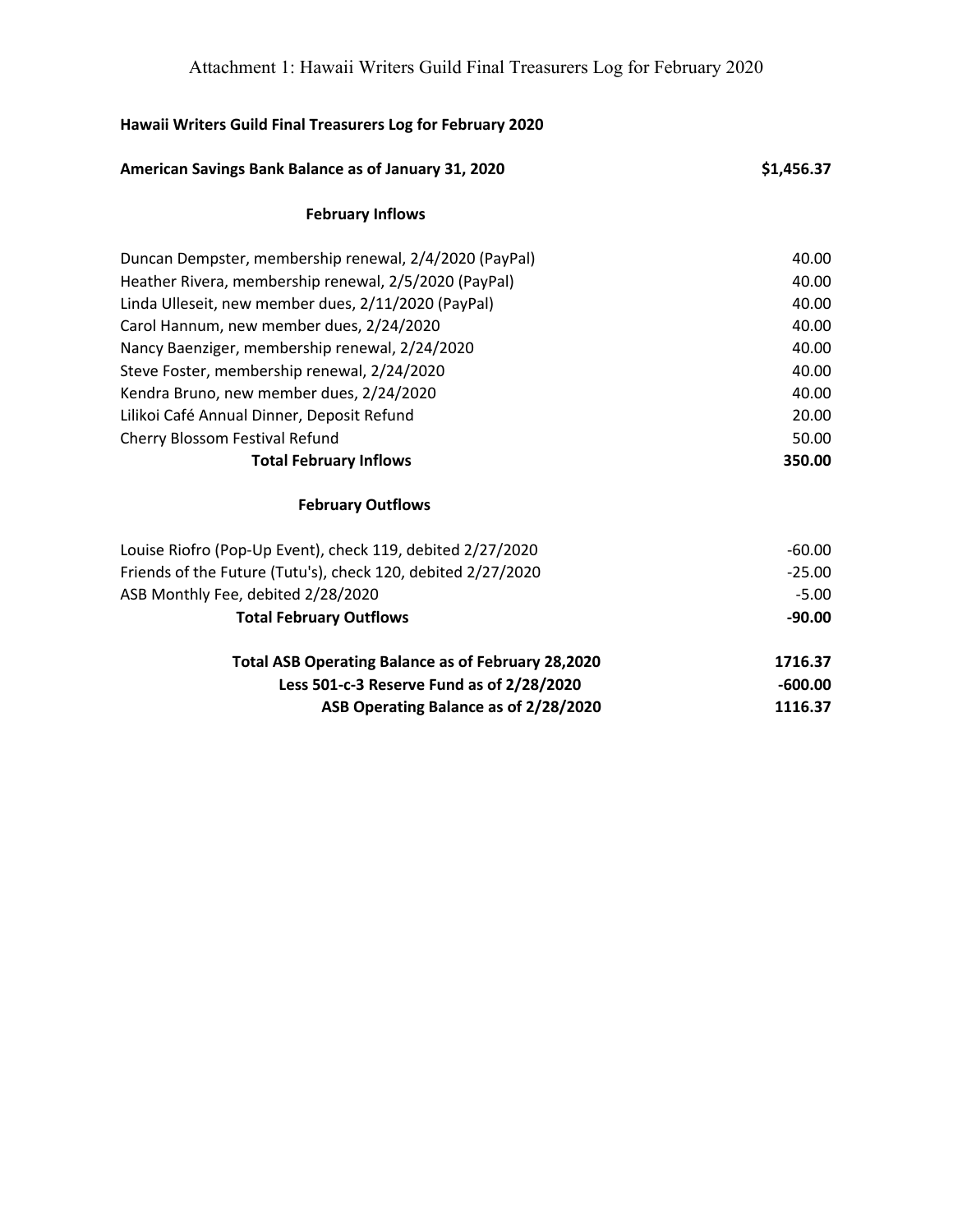Attachment 3: Hawaii Writers Guild Preliminary Treasurers Log for March 2020

# **Hawaii Writers Guild Preliminary Treasurers Log for March 2020**

| American Savings Bank as of February 28, 2020       | \$1,716.37 |
|-----------------------------------------------------|------------|
| <b>Preliminary March Inflows</b>                    |            |
| Jada Rufo, membership renewal, 3/5/2020 (PayPal)    | 40.00      |
| Eila Algood, membership renewal, 3/5/2020 (PayPal)  | 40.00      |
| Eila Algood, donation, 3/5/2020 (PayPal)            | 250.00     |
| Tamara Hynd, membership renewal, 3/11/2020          | 40.00      |
| Sabrina Ito, membership renewal, 3/11/2020          | 40.00      |
| Laura Burkhart donation, 3/11/2020                  | 50.00      |
| <b>Total March Inflows</b>                          | 460.00     |
| <b>Preliminary March Outflows</b>                   |            |
| PayPal fee (Eila Algood's donation), debited 3/5/20 | $-7.55$    |
| New ASB Checks Ordered, debited 3/10/2020           | $-28.50$   |
| <b>Total Preliminary March Outflows</b>             | $-36.05$   |
| Total ASB Operating Balance as of 3/24/20           | 2140.32    |
| Less 501-c-3 Reserve Fund                           | $-600.00$  |
| ASB Net Operating Balance as of 3/24/20             | 1540.32    |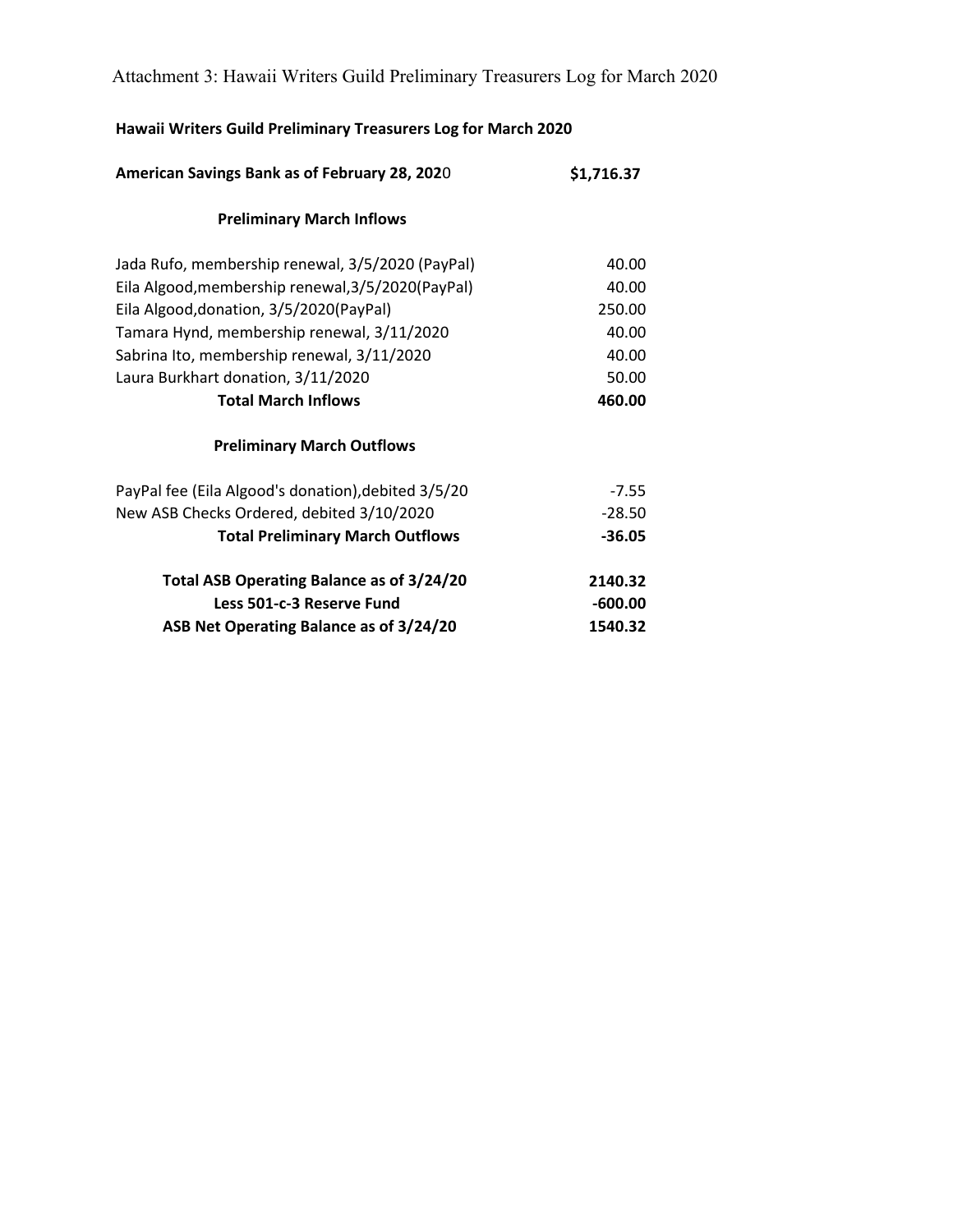*Instructor*: Shawn Nakoa, Attorney at Law, Rush Moore LLP *Date of Presentation*: March 25, 2020 *Note Taker*: Diane Revell, HWG – Secretary [Diane added the website references]

This is to cover just the basics to have a board of directors comply with the associated federal and Hawaiian laws applicable to  $501(c)(3)$  qualified charities. For Hawaii the law is in Hawaii Revised Statues (HRS), Chapter 414D – Hawaii Nonprofit Corporation Act, Part VIII – Directors and Officers: https://www.capitol.hawaii.gov/hrscurrent/Vol08\_Ch0401-0429/HRS0414D/HRS\_0414D-.htm Or this easier to negotiate site: https://law.justia.com/codes/hawaii/2017/title-23/chapter-414d/

If more detail than these basics are desired, we can arrange a future class with Shawn.

- 1. Continue to operate in accordance with your stated  $501(c)(3)$  mission. One way to keep this in mind is to start each board or committee meeting reading your mission statement to keep that your focus.
- 2. By law, avoid private benefits to businesses or individuals.
- 3. Keep current on your tax filings like your IRS Form 990 (likely the EZ version for our small size) and applicable state filings as appropriate. If you miss filing your Form 990 for 3-years in a row you lose your 501(c)(3) qualified charity status and likely will be unable to get it reinstated.
- 4. Keep good finance records to make clear your compliance
	- a. Loans are prohibited to officers or board members
	- b. Private benefits are not legal and if found can cause a loss of qualified nonprofit status
		- i. Example is if a rental was arranged for a place owned by a board member or officer or a relative of either, it should be demonstrated to be at fair market value (not over value)
		- ii. Another example would be if property of the Guild were provided or rented to a board member or officer or a relative of either, it should be done at fair market value (not at a lower cost).
	- c. If the Guild generated "unrelated business income" or UBI, taxes must be paid on such income as it is not covered by the  $501(c)(3)$  exemption. An example would be selling journals that do not serve the Guild's mission and if substantial enough income tax would be owed.
		- i. A question was raised to see if the payments for the pop-up bookstores where members could sell their books and the members retained any payment (versus some cut to the Guild) would be considered UBI. The answer since the Guild did not take any moneys from this activity was that it would not be UBI. (And it is outflow vs. inflow anyway.) [See notes at end about a related topic on pop-up book sales and our status as a  $501(c)(3)$  with citing a case Joy was able to locate on a similar case and Shawn provided a reply.]
	- d. Officers/directors can be sued in the same way as anyone of any organization by a member or by the State Attorney General
	- e. The Guild and officers/directors can be sued for breach of contracts or tort (civil wrong like negligence)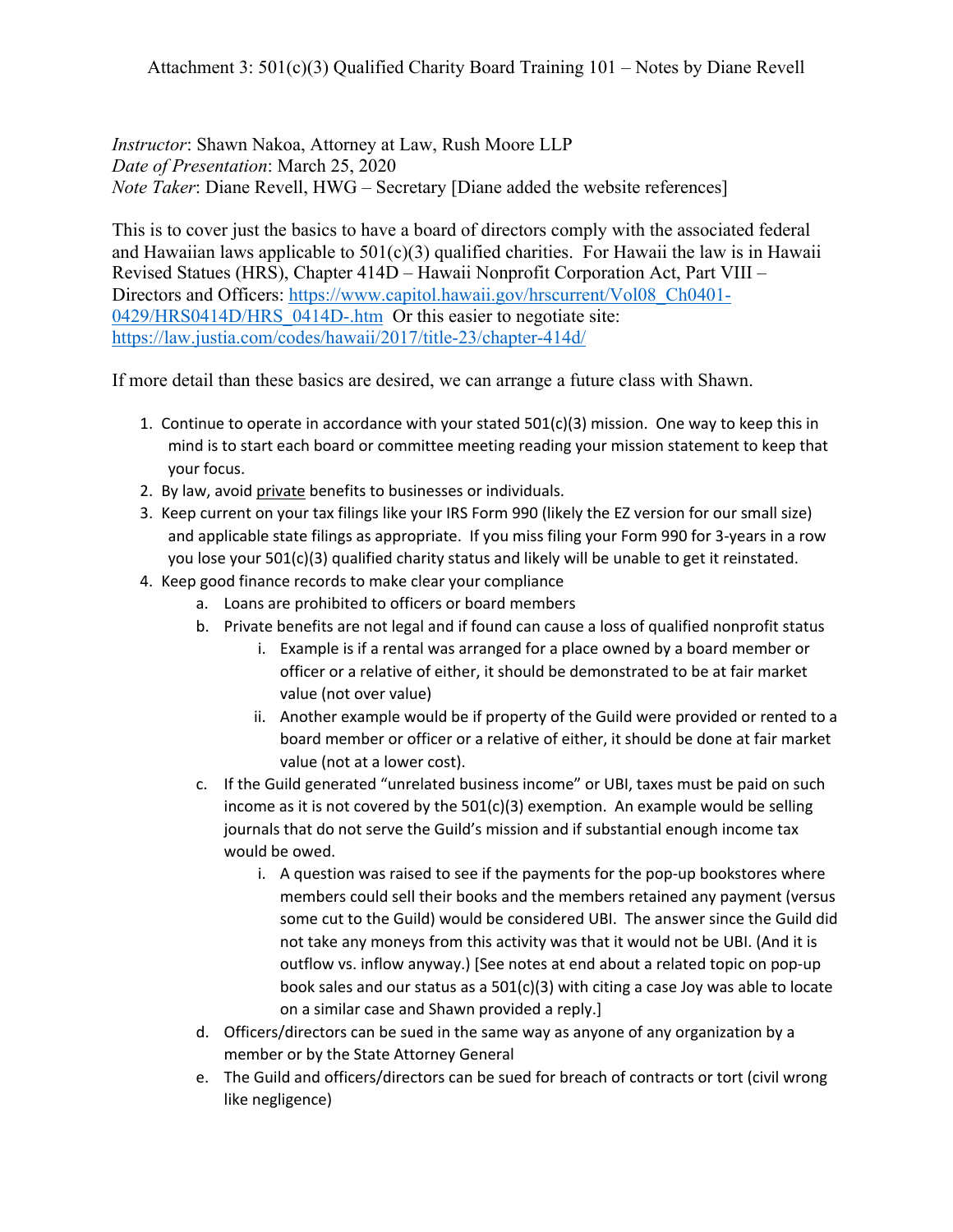Attachment 3: 501(c)(3) Qualified Charity Board Training 101 – Notes by Diane Revell

- 5. The standard of conduct for directors is located in HRS, Chapter 414D-149:
	- https://law.justia.com/codes/hawaii/2017/title-23/chapter-414d/section-414d-149/
		- a. Good faith and loyalty with the care of a ordinarily prudent person in like circumstances and in a manner believed to be in the best interests of the Guild
		- b. Hawaii has additional protections for directors for other than gross negligence in HRS, Chapter 414D-149 (f): but this is for **directors without any payment or renumeration** who perform in good faith versus with gross negligence. If paid then these additional protections do not apply.
		- c. Directors need to act in a reasonable and informed manner. Be prepared, get information to others prior to a decision and if given information read it ahead of time. Demonstrate loyalty to the Guild by making decisions in the best interest of the Guild.
		- d. Keep an independent judgement for making good decisions; don't defer or rely on another for your decisions.
		- e. Read aloud and frequently (at each Board and committee meeting) the Guild's mission to keep focused on the mission.
			- i. Our Mission from our website: https://www.hawaiiwritersguild.com/guildbusiness.html

## **Hawaii Writers Guild Mission Statement**:

Support writers connected to the Hawaiian Islands to hone their craft and engage with the public to heighten community appreciation for literature, creativity, and the written and spoken arts

- f. The business judgment rule If exhibiting duty of care with loyalty showing good faith with decisions in the best interest of the Guild and independent judgment to reach a good decision, the court is prohibited from second guessing.
- g. Need to keep minutes for both board and committee meetings.
- h. Need to have a Conflict of Interest Policy [we have one, can be seen on our website: https://www.hawaiiwritersguild.com/guild-business.html under the tab "Articles of Inc. & Bylaws".]
	- i. An example of appropriate board behavior in the case of a conflict of interest: If an intended rental facility for the Guild were to be owned by a board member or a friend or relative of that member, before substantive discussion were to take place on the topic of the rental the board member should recuse his or herself and leave the discussion. This recusal should be noted in the minutes of the meeting. If the conflict is not clear, we may want to check with a lawyer prior to any discussion.
- i. Need to respect confidentiality. Consider if guests appropriate or not at the board meetings to maintain confidentiality. May want to arrange agenda to discuss items of a confidential nature when the guests will be excused from the meeting.
- 6. Recommend obtaining Director & Officer (D&O) liability insurance. For \$1,000,000 coverage it would cost maybe \$600 to &800 annually.
- 7. Financial Duties No comingling of Guild and personal funds as it would be illegal. No loaning Guild money to a director or officer.
- 8. Lead with the intent to have the right people on the board.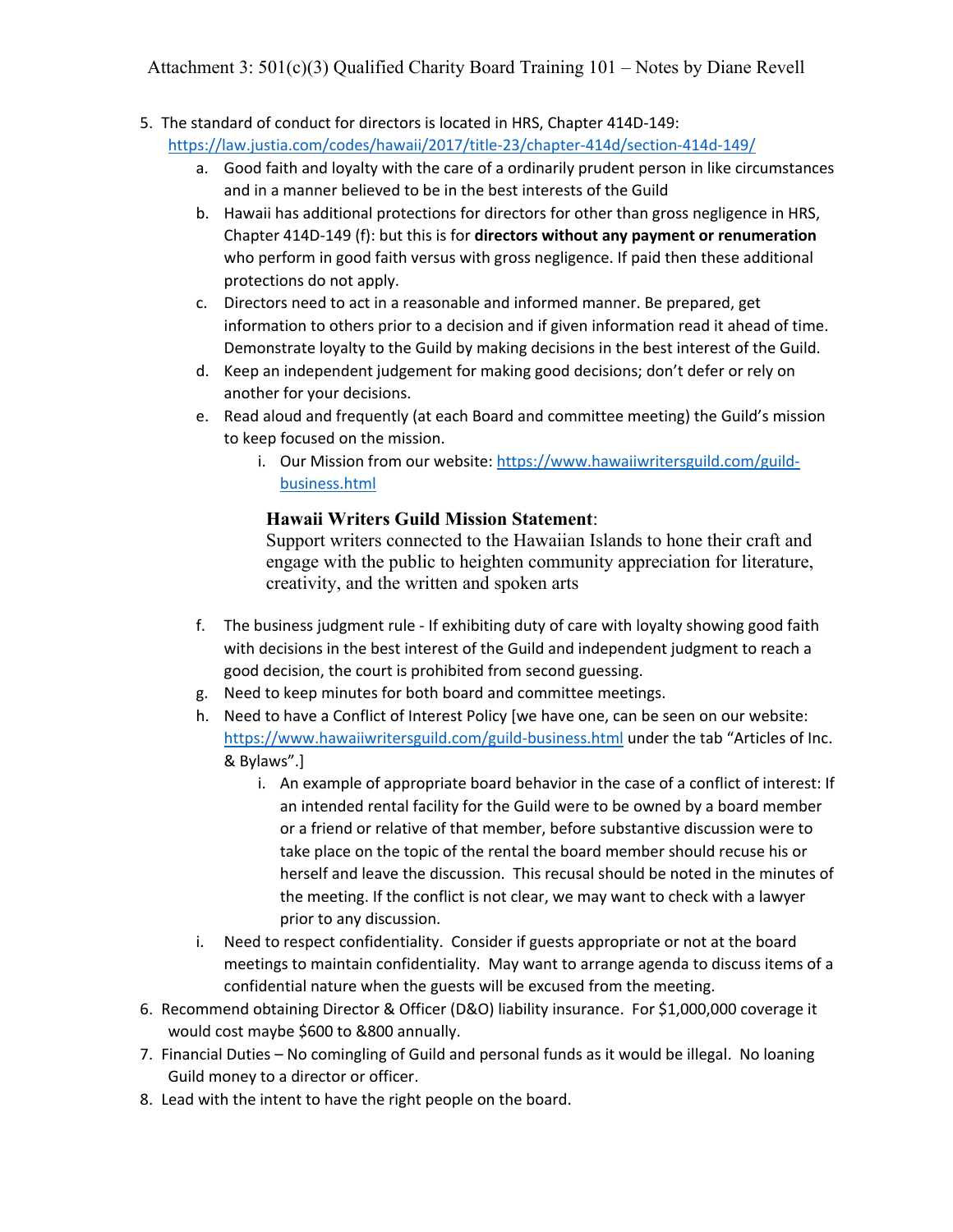- a. Diversity on the board with people who work together well.
	- i. Helps with grants to have diversity
	- ii. Diversity includes racial, ethnic, age, gender including LGBT for example
	- iii. Usually more diversity of views lead to better decisions
	- iv. Working collaboratively. Also spending some social time together usually strengthens working together
- b. Planning, commitment, fundraising Assess these periodically to help the board perform better.
- 9. General Liability policy to cover things like 3<sup>rd</sup> party injury [What we have for participation in the festivals and pop-up bookstores]

#### *End of the planned presentation*

Shawn asked if any questions for her. Here are the questions and answers.

- 1. Bruce wanted to know since our approval as a  $501(c)(3)$  qualified charity was effective back to the date of our incorporation under the state in November 2018, so we need to file our IRS Form 990 EZ for 2018 as well as 2019. Shawn said she would check and get back to us on that. Joy Fisher indicated she believed the IRS rules were if you missed the filing deadline for a given year, you could not file later. Shawn said she thought that was the case also but would still check for us.
- 2. Duncan Dempster wanted to know if there was any more guidance related to confidentiality and not having most all the Board meetings with an open invitation to the full membership. (See notes for guidance Shawn provided in her presentation). Beyond what she already said, Shawn felt likely we would usually not have an issue with giving the open invitation to the members but it would depend on the agenda and that could be arranged to isolate such confidential matters to the beginning or end of the meeting with non-Board members excluded from those topics. She thought our current small size would make this an infrequent issue, but that as we grew it could be more likely a concern requiring such steps. Some specific topics Shawn mentioned that require confidentiality included claims against the Guild or the Board members, any personnel issues.
- 3. It was cited that our discussion of the membership at Board meetings included who was in arrears for their dues and would that require confidentiality treatment? Shawn said that was legally okay and was more any issue of perhaps embarrassing a member versus requiring confidentiality.
- 4. Shawn asked if we wanted what funds that remained in our retainer with her firm to be refunded or held in case of a future issue needing legal services. Bob wanted to know how much the remainder would be, but Shawn said she did not track that but would need to get the number from their accounting folks in Honolulu. Based on charges for the training and the prior balance it is likely at most a couple hundred dollars. Depending on the amount, the Board will decide on which option to take.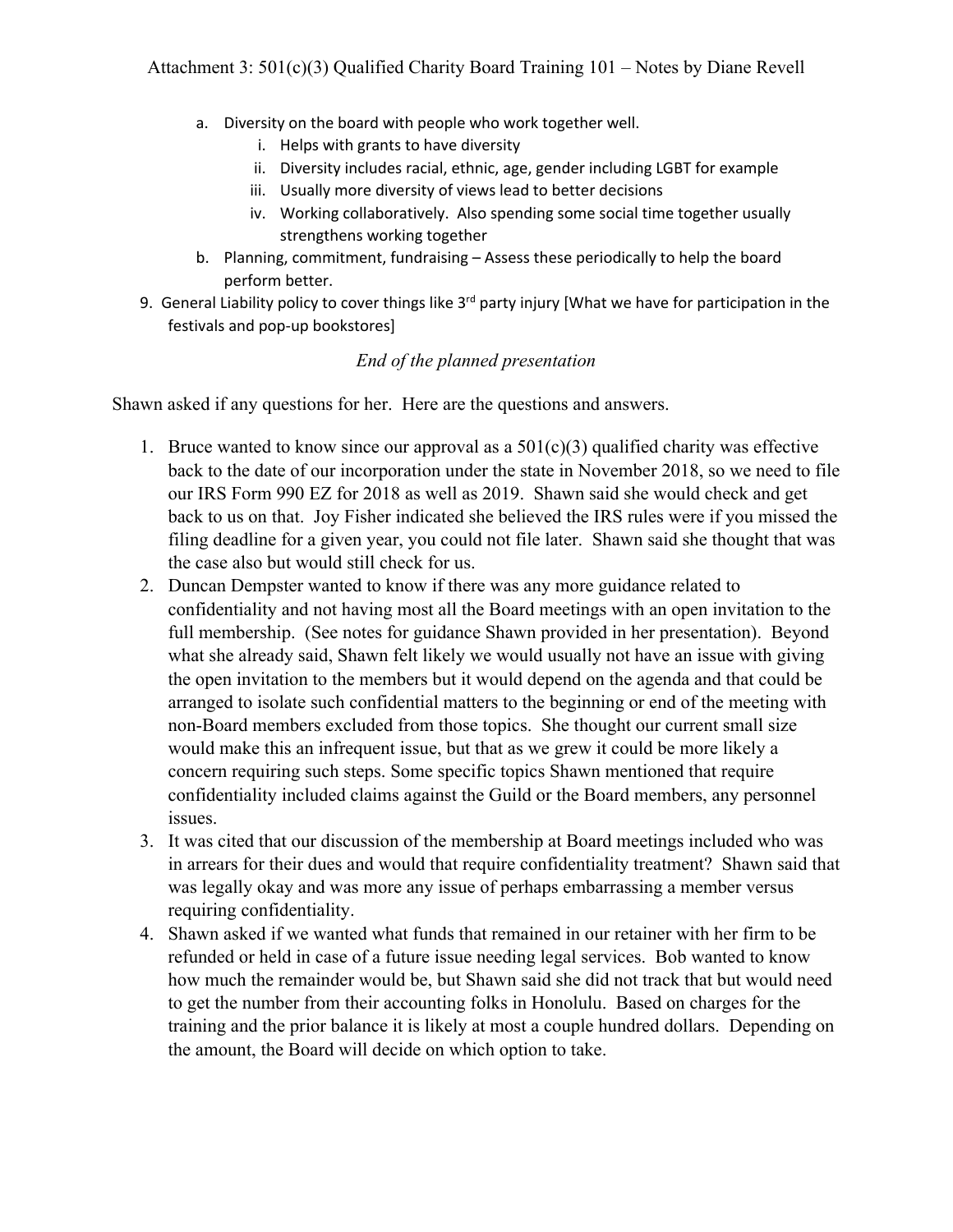*Note*: Since this presentation Joy Fisher found the pertinent case that may indicate our pop-up bookstores and other activities to promote our members book sales might put us beyond being a 501(c)(3), provided it to Shawn and received her opinion on it applicability to our Guild situation, and the Board members have exchanged some ideas on this topic. Below are some of the relevant e-mails on this.

On Thu, Mar 26, 2020 at 11:42 PM Joy Fisher <joyfisher38@yahoo.com> wrote: I think I found the case Diane came across when we were exploring our qualification for exemption under section 501(c)(3):

In Rev. Rul. 71-395, 1971-2 C.B. 228, an organization created as a cooperative art gallery formed by artists to exhibit and sell their works, didn't qualify for exemption under section 501(c)(3) because the gallery was a vehicle for advancing the careers of the artists and for promoting the sale of their works. The Revenue Ruling explains that "the gallery serves the private purposes of its members, even though the exhibition and sale of paintings may be an educational activity in other respects." The organization failed to qualify for exemption because it was operated for the benefit of private individuals within the prohibition of Regulations section  $1.501(c)(3)-1(d)(ii)$ .

Although our activities are much broader, the question is whether paying for tables at events where our members can sell their books at a "pop up" bookstore could disqualify us from nonprofit status because that activity "serves the private purposes of our members." The standard is whether our activities are operated "**exclusively** for educational purposes."

Here's a follow-up ruling which clarifies Rev. Rul. 71-395 and may help us understand that word "exclusively."

Rev. Rul. 76-152, 1976-1 C.B. 152

Art gallery. A nonprofit organization formed by art patrons to promote community understanding of modern art trends by selecting for exhibit, exhibiting, and selling art works of local artists, retaining a commission on sales less than customary commercial charges and not sufficient to cover the cost of operating the gallery, does not qualify for exemption under section 501(c)(3) of the Code; Rev. Rul. 71-395 clarified.

Advice has been requested whether the nonprofit organization described below, which otherwise qualifies for exemption from Federal income tax under section  $501(c)(3)$  of the Internal Revenue Code of 1954, is operated exclusively for educational purposes.

A group of art patrons formed an organization to promote community understanding of modern art trends. As its sole activity, the organization selects modern art works of local artists for exhibit at its gallery and for possible sale. The gallery is open to the general public. A modern art work of any local artist is eligible for consideration for exhibition. If selected, the artist's work is displayed on a consignment basis with the artist setting the selling price. The artists have no control over the organization or its selection process.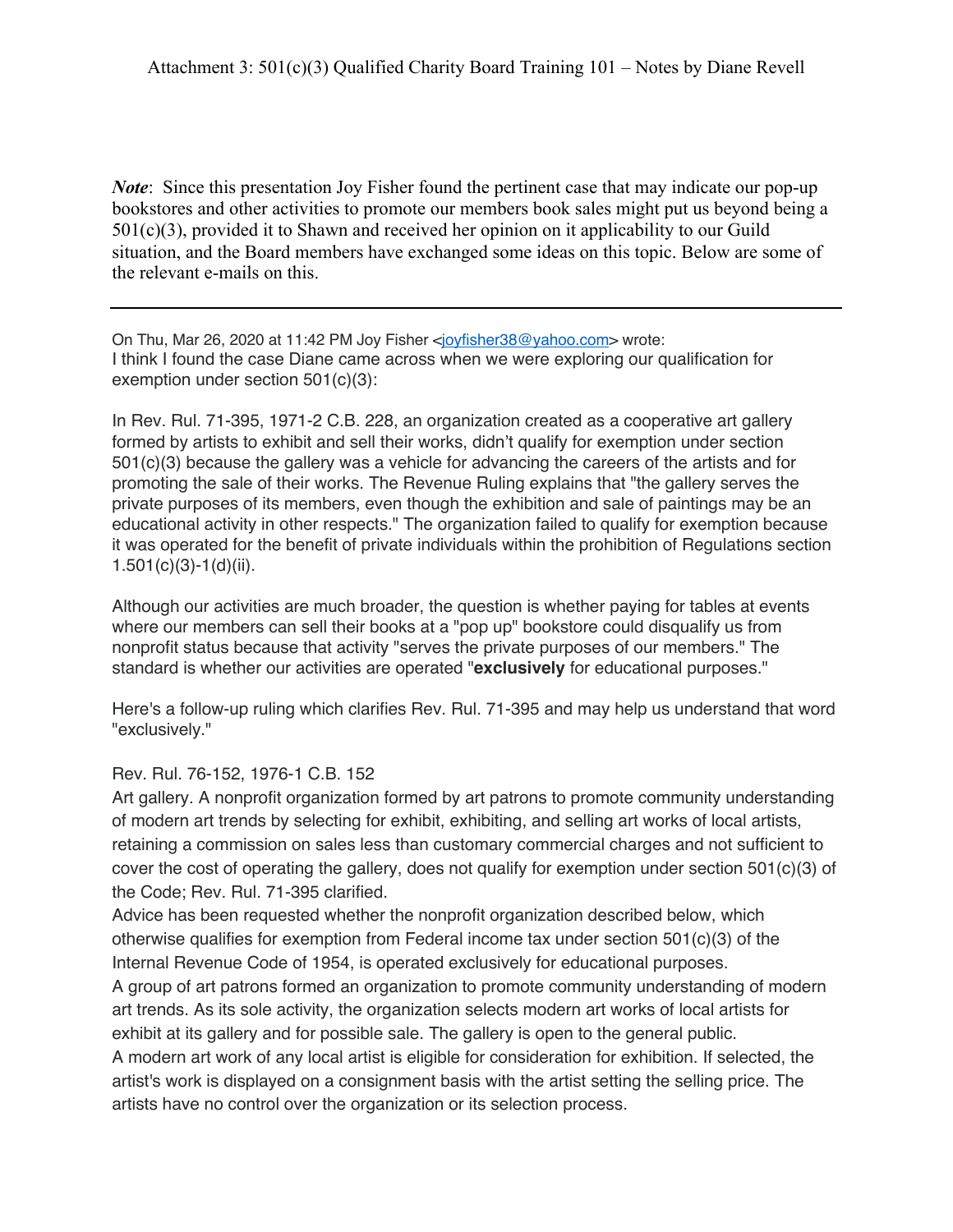The organization retains a ten percent commission on sales. The commissions are substantially less than customary commercial charges and are not sufficient to recover the cost of operating the gallery. The organization attempts to make up operating deficits by soliciting contributions from the general public.

Section 501(c)(3) of the Code provides for the exemption from Federal income tax of organizations organized and operated exclusively for educational purposes.

Section 1.501(c)(3)-1(d)(1)(ii) of the Income Tax Regulations provides that an organization is not organized and operated exclusively for educational purposes unless it serves a public **rather than** a private interest.

Section 1.501(c)(3)-1(d)(3) of the regulations provides that the term 'educational' relates to the instruction of the public on subjects useful to the individual and beneficial to the community. Museums are included in the examples of educational organizations which, if they otherwise meet the requirements of section 501(c)(3) of the Code, may qualify under this section. Rev. Rul. 66-178, 1966-1 C.B. 138, holds that an organization that fosters and develops the arts by sponsoring a public art exhibit at which the works of unknown but promising artists are gratuitously displayed may qualify for exemption under section 501(c)(3) of the Code. **The organization does not sell or offer**

### **the displayed works for sale.**

Rev. Rul. 71-395, 1971-2 C.B. 228, on the other hand, holds that a cooperative art gallery formed and operated by a group of artists for the purpose of exhibiting and selling their works does not qualify under section 501(c)(3) of the Code.

As is the case in Rev. Rul. 71-395, **the artists in the subject case are being directly benefitted by the exhibition and sale of their works, with the result that a major activity of the organization is serving the private interests of those artists whose works are displayed for sale.** Since ninety percent of all sales proceeds are turned over to the individual artists, such direct benefits are substantial by any measure **and the organization's provision of them cannot be dismissed as being merely incidental to its other purposes and activities.** The fact that the artists have no control over the selection of their works for display does not change this conclusion.

Accordingly, the organization is not operated exclusively for educational purposes and thus does not qualify for exemption from Federal income tax under section 501(c)(3) of the Code. Rev. Rul. 71-395 is clarified.

On Friday, March 27, 2020, 9:31:34 a.m. HST, Shawn Nakoa <snakoa@rmkona.com> wrote:

Hmmm. Upon review of the opinion, it's a bit of a close call, isn't it? Clearly, the most conservative approach would be to discontinue sponsoring the pop up bookstores. If HWG wants to take a more aggressive approach, there are some distinctions from the IRS Opinion: First, HWG does not take any commission from the sales of the pop up bookstores. Second, HWG offers much broader activities to the public and therefore, depending on how often HWG does the pop ups, it can be argued that the activity is merely incidental to its other purposes and activities. I think it will depend on how often you do the pop